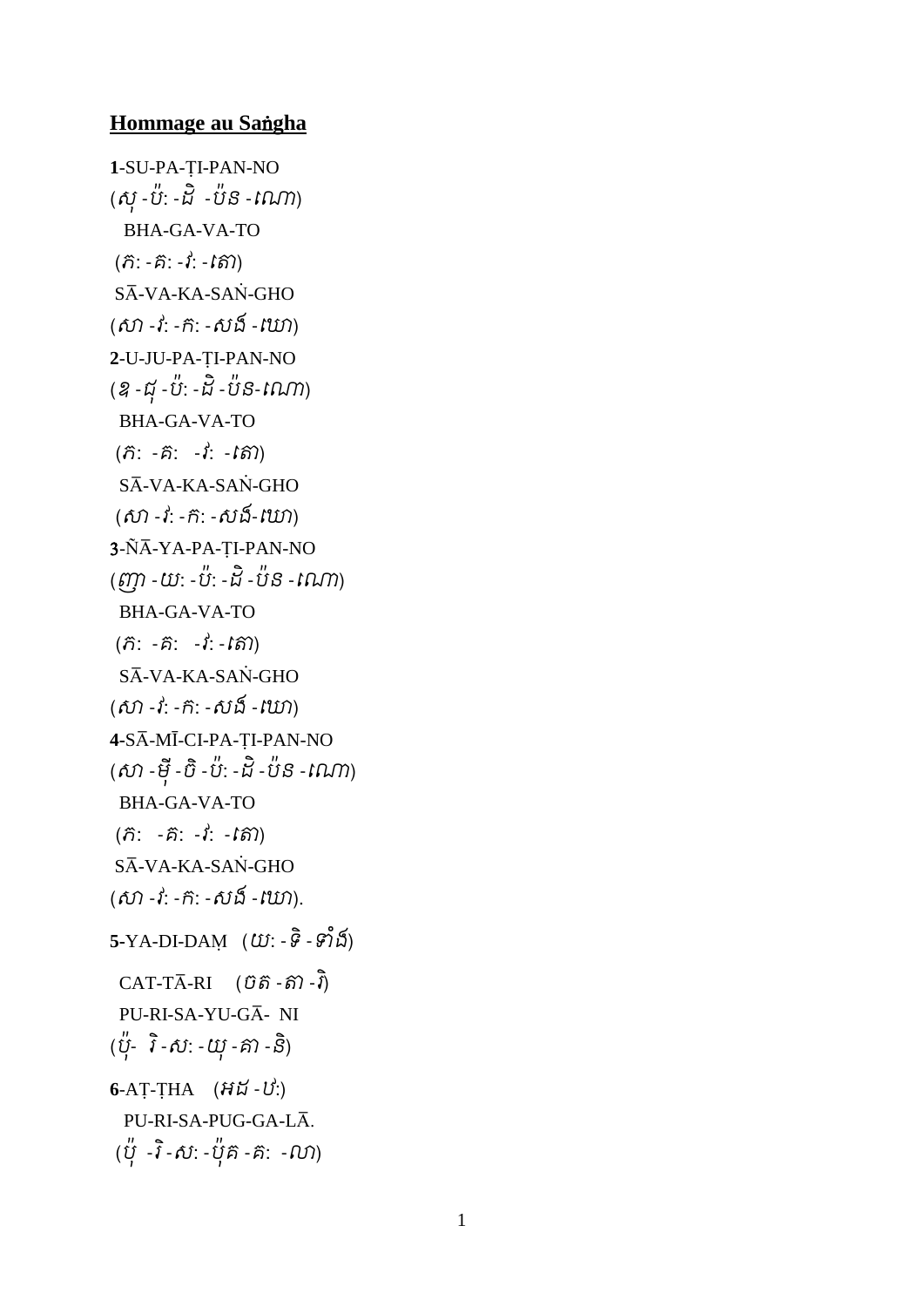```
7-E-SA (\lambda - \delta \mathcal{U}) BHA-GA-VA-TO 
 ( \hat{n}: -\hat{n}: -\hat{l}: -|\hat{m}\rangleSĀ-VA-KA-SAŇ-GHO
(សា -វ: -ក: -សង -ណោ)
8-Ā-HU-NEY-YO
(អា-ហុ -នេយ -ឈ៉ា)PĀ-HU-NEY-YO
(\H{w} - \omega - \omega - \omega)DAK-KHI-NEY-YO.
(ទឹក -ខ -ណេយ-យោ)
9-A-ÑJA-LI-KA-RA-NĪ-YO.
(អញ-ជ: -ល-ក: -វ: -ណ -យោ<sub>)</sub>
10-A-NUT-TA-RAþ 
   (អ -នុត -ត: -រាំង៍)
   PUÑ-ÑAK-KHET-TAM
  (ប៉ុញ -ញុក - ខេត -តាំង៍)
   LO-KAS-S\overline{A}-TI
 (ណលា-កស-សា-តិ
).
11-TAM (ຄຳ້ង័)
   SU-PA-TI-PAN-NA
  (សុ -ប៉: -ដំ -ប៉ន -ណា)
   DI-GU-ŅA-SAŅ-YUT-TAŅ
( ទិ -គុ -ណ: -សាំង៍  -យុត -តាំង៍)
   SAN-GHAM (\delta\delta) -\hat{w_1}\hat{s_2} SI-RA-S¾ (សិ
-រ: -សា)
NA-M\overline{A}-MI. (S: -ម៉ា -ម៊ិ)12-TAÑ-CA (\hat{\delta}\hat{\ell}\hat{\eta})-\hat{\upsilon}:)
   SAN-GHAM (\delta\delta\delta - w\delta\delta)I-ME-HI (ឥ - № - ហ)
```